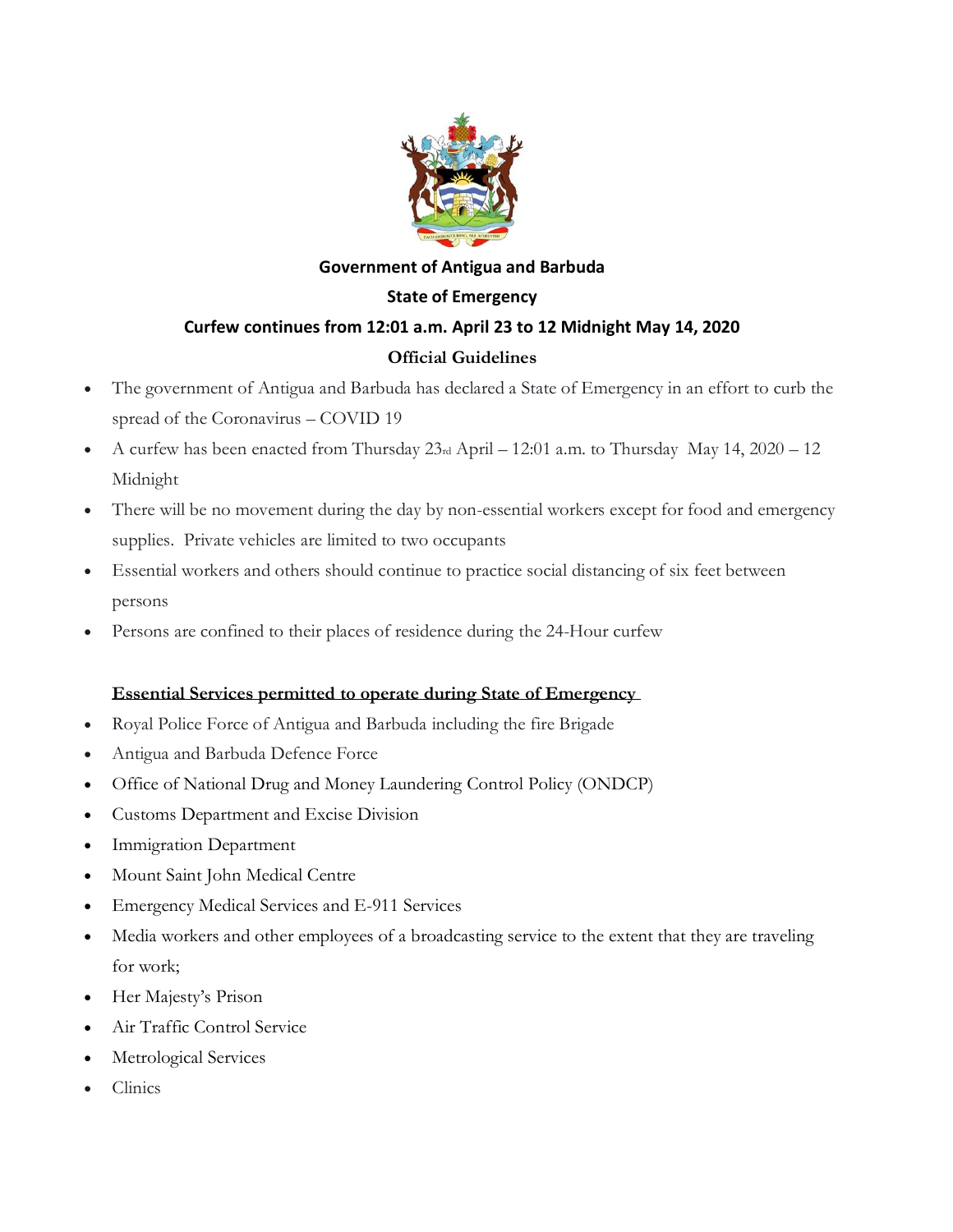- Pharmacies
- Provision of healthcare services and residential care services
- Residential or elderly care facilities and establishments
- Antigua Public Utilities Authority (Electricity and Water and Telecommunications); other Water Service and Telecommunication Service Providers
- Assigned Volunteers
- Antigua and Barbuda Port Authority
- Brokers and Shipping agents
- Antigua and Barbuda Airport Authority
- Businesses licensed to provide private security services
- National Office of Disaster Services
- Commercial Banks and Credit Unions to the extent required to facilitate ongoing automatic banking services
- All Members of Parliament
- The Treasury Department, as determined by the Accountant General
- The Inland Revenue Department, as determined by the Commissioner of Inland Revenue
- National Solid Waste Management Authority
- Healthcare workers and employees of allied health care services
- LIAT 1974 Ltd.
- Fuel Manufactures/Distributors (WIOC, RUBIS)
- Private Doctors/Veterinarians
- Lawyers providing legal services to clients at police station and at the Magistrates' Court
- Critical Construction workers approved by the Cabinet to include BHM, Meridian Construction Company, CCECC and WIOC
- Religious rites performed by church leaders and Chaplains of Faith-Based Organisations on the recommendation of the Ecclesiastical Commission.
- Businesses involved in logistics
- Hotels/Villas & Ancillary Staff operating on a limited scale (no gaming rooms, spas, gyms, tennis courts and other recreational services are allowed; in room dining only)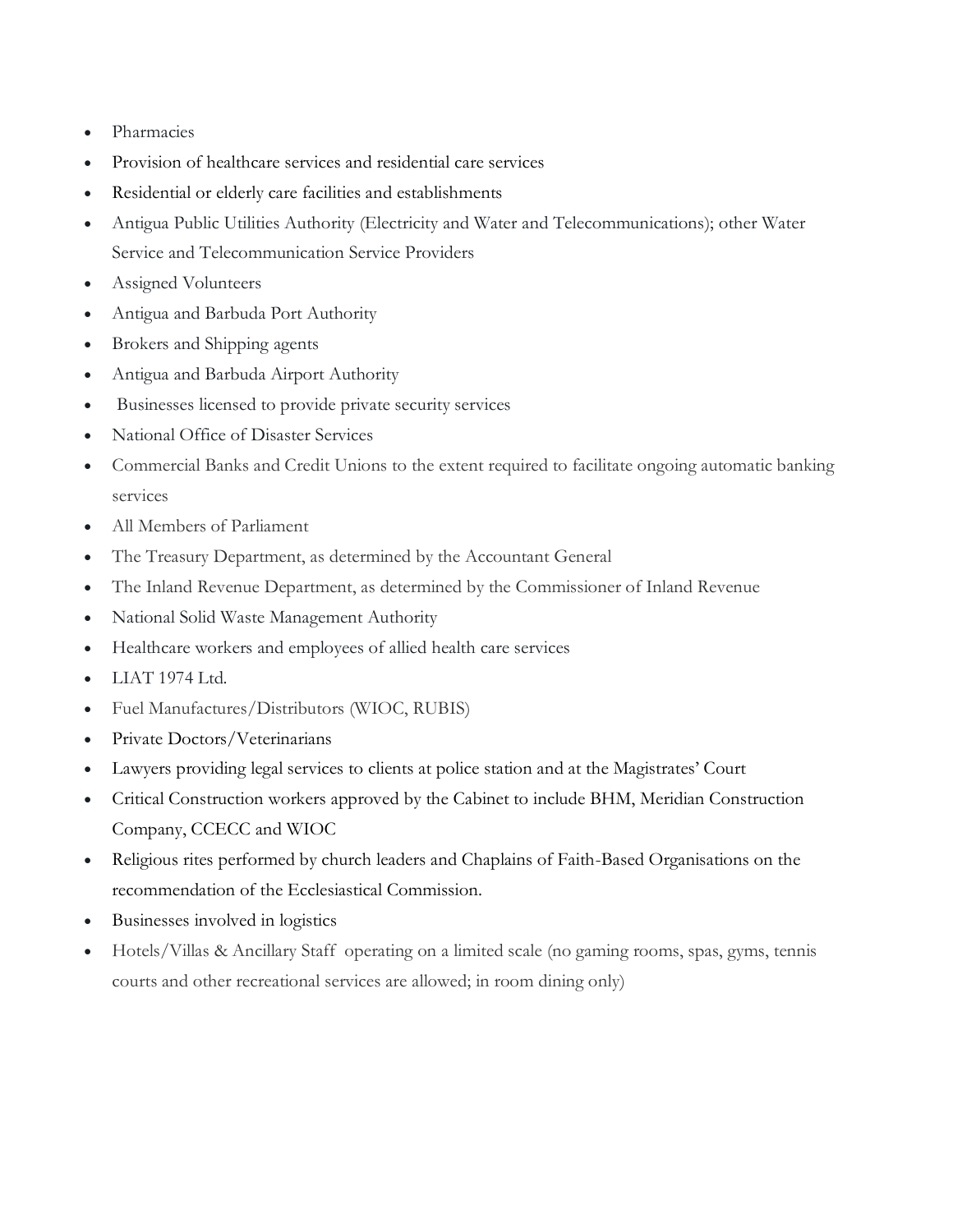**Select businesses will be allowed to operate between the recommended hours with strict adherence to the established social distancing regime. These businesses shall operate between the hours of 6 a.m. to 6:00 p.m.**

Fish and Meat Markets, Abattoirs

Vending of agricultural produce

Registered livestock and vegetable farmers are permitted to be at their farms between the hours of 4:00 a.m. and 6:00 p.m.

Licensed fishermen are permitted to operate during the curfew period between the hours of 2:00 a.m. and 6:00 p.m.

Restaurants for drive-thru and curbside deliveries only – no dine-in services

Critical Cleaning Services, Sanitation workers

All retail businesses

Gas Stations

Wholesale or retail grocery stores, bakeries, supermarkets and community shops

Authorized Delivery Services of necessities (food, groceries, medicine, water, fuel)

Banking Institutions licensed under the Banking Act 2015

Credit Unions

All Money Services Businesses conducting money transfers pursuant to a Class A licence issued by the Financial Services Regulatory Commission (for the purpose of receiving moneys only)

Licensed Insurance businesses and Insurance Agents

Hardware Stores, Contractors and Construction businesses and their workmen

Landscape businesses and businesses engaged in maintenance of the physical environment

Marine Services

Auto mechanics

Auto Parts sales (on delivery basis only)

Churches and Faith-Based Organisations may conduct community outreach programmes, such as, soup kitchens and the distribution of food and care packages to members of the community between the hours of 6:00 a.m. and 6:00 p.m.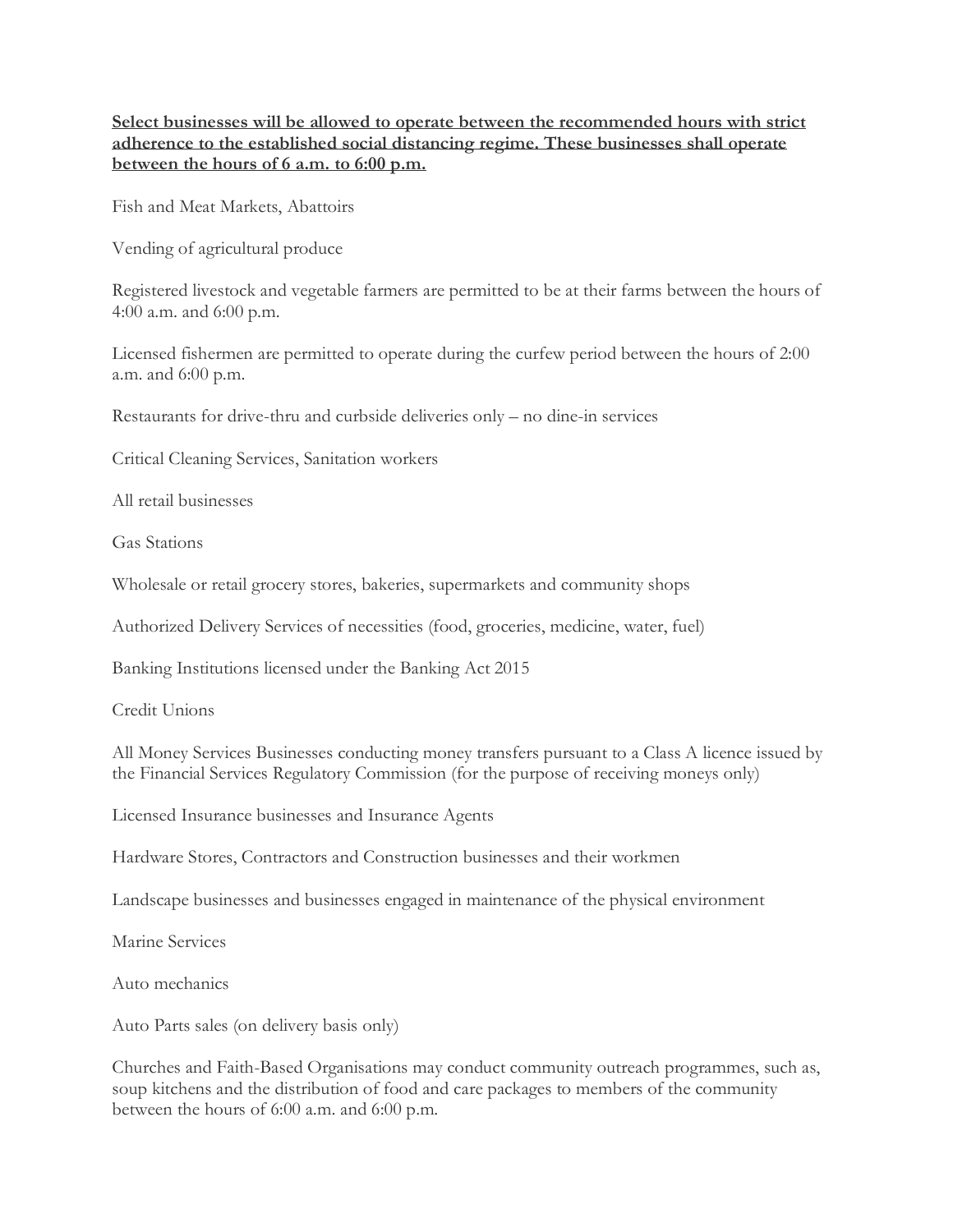Public transportation services are permitted to operate during the curfew period from 6:00 a.m. to 7:00 p.m. provided the operator of the public transport and the passengers wear a face mask/covering and the passengers are seated in a staggering formation with one person in every row that would normally accommodate 2 persons and no more than 2 persons in the back seat.

**Employees of the public service who are not employed in the provision of essential services are permitted to work during the curfew period based on the instructions of the Permanent Secretary of the Department or Division**

**Employees of Statutory Bodies will operate under the instructions of the Director or Chairman of the Board of the Statutory Body**

**All Permanent Secretaries within the civil service, and the Directors and Chairmen of Board of the Statutory Bodies shall encourage and support employees in working from home to the extent that this is possible.**

**All courts will function under the guidance of the Chief Justice/Chief Magistrate**

**The Antigua and Barbuda Department of Marine Services and Merchant Shipping shall operate as authorized by the Director.**

**Effective Tuesday 5th May, beaches will open under the following conditions:**

- **. No person is permitted to picnic, consume alcohol, food or play music on any beach for the duration of the curfew period**
- **. The beaches will be open Monday to Friday between the hours of 6:00 a.m. to 6 p.m. each day for a therapeutic purpose**
- **. Sailing is permitted for the purpose of fishing with a maximum of five persons on board the sailing vessel and must maintain social distancing at all times**

## **Important instructions:**

- **Under the State of Emergency, persons must remain in the confines of their homes**
- **Every business permitted under the State of Emergency regulations to operate during the curfew period shall observe the social distancing protocols as follows:-**
	- **-** Ensure that all customers and staff maintain physical distancing of no less than six
		- (6) feet in or around their business;
	- **-** determine the number of persons that may be permitted in the establishment at any one time by permitting one person for every fifty square feet of store space;
	- **-** place distance markers at six feet interval showing where persons are permitted to stand at a check out point;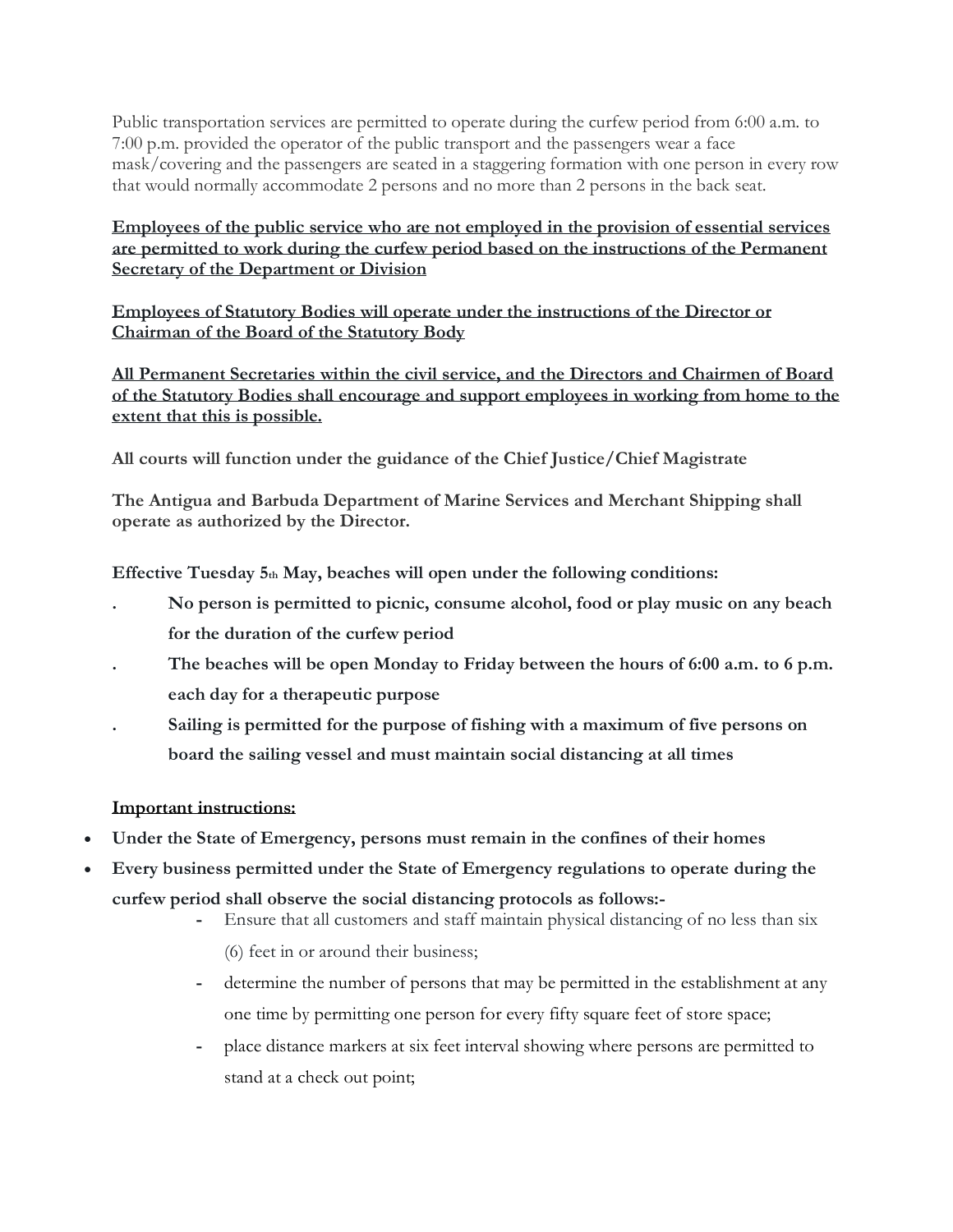- **-** place distance markers at six feet interval to show where persons are permitted to stand while waiting outside of the establishment;
- **-** In addition to social distancing, owners of businesses permitted operate during the curfew period shall ensure that there is a sanitizing station available at the entry to the business and sanitary procedures are observed by all customers.

**No person is permitted to be in any motor vehicle, supermarket, market, or in any street or in any public place without wearing a face mask/covering** 

**Every person who is permitted to leave his or her residence for any portion of the curfew period must wear a face mask/covering which completely covers both the nose and the mouth of that person.**

**Persons are not permitted to wear dark glasses and head covering when entering any business and persons must be prepared to show a government issued identification when requested by security or management personnel of the business place.**

**All Religious and Educational places of instruction or worship shall remain closed. They may however operate via electronic or virtual means.**

**The electronic or virtual broadcast of any religious instruction or worship may be produced from within a church or other establishment, provided no more than ten (10) persons are involved, to include the Pastor and the production team.**

- **No person shall –**
	- (a) host or attend at any private party which includes any person from outside of his or her immediate household occupant;
	- (b) attend or participate in any organised sporting event or any sports stadium;
	- (c) hold any banquet, ball or reception;
	- (d) any social event.

#### **For the duration of the curfew period –**

(a) weddings;

(b) meeting of a fraternal society, social or private club, civic organisation or association**, are banned.**